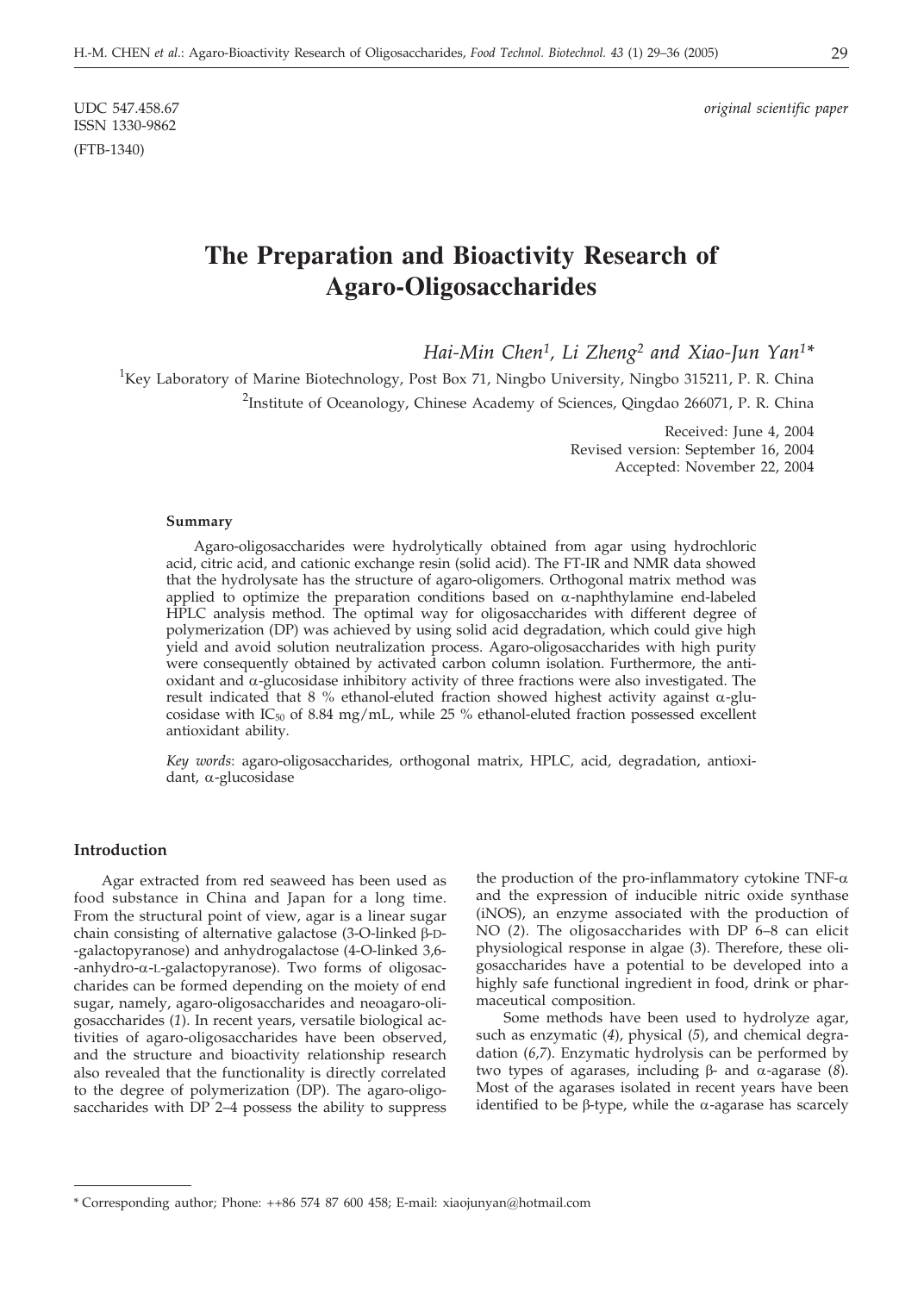been described. Therefore, this method is used primarily to get neoagaro-oligosaccharides. Moreover, enzyme system has the problems of low activity, low stability and productivity, which limit their wide application in industry. However, chemical degradation, especially acid hydrolysis, is available for industrial preparation because of its simplicity, rapidity, low cost and high yield.

Several acids have been used to hydrolyze agar (*9*), each of which focused primarily on the structural characterization of the polymer chain (*10*). However, quantitative study on the optimization of hydrolysis method is surprisingly scarce, possibly owing to the lack of quantitative measurement method. In the course of our studying program for bioactivities of agaro-oligosaccharides, it was found that an ordinary  $\alpha$ -naphthylamine end-labeled HPLC analysis method enables us to tackle this hydrolysis optimization problem, which is the cornerstone for large scale of agaro-oligosaccharide preparation technology. Therefore, we established a precolumn labeling HPLC method for quantatitive detection of agaro-oligosaccharides in our previous study (*11*).

In the present work, we selected three types of acids including hydrochloric acid, citric acid and solid acid to hydrolyze agar, and their products were also investigated based on this HPLC method. Orthogonal matrix method was employed to optimize the preparation conditions. The bioactivities including antioxidant activity and  $\alpha$ -glucosidase inhibition activity for different agaro--oligosaccharide fractions were further evaluated.

#### **Materials and Methods**

#### *Materials*

1,1-diphenyl-2-picryl-hydrazyl (DPPH), Dowex 50 W  $\times$  2 cation exchange resin and  $\alpha$ -glucosidase were purchased from Sigma (St. Louis, MO, USA). Other reagents were all of analytical grade and commercially available. HPLC analysis was performed on a Waters Millenium HPLC system with two Waters 515 pumps and a Waters 2996 photodiode array detector. Prior to HPLC, all solvents were degassed.

#### *Experimental design*

Hydrochloric acid, citric acid, and cationic exchange resin (solid acid) were used to hydrolyze agar. In order to investigate the relationships among variables of acid

Table 1. Experimental design of hydrolysis modes with three different acids

|                            |   | $w(\text{acid})/$<br>$\%$ | T/K | t/h            | $w(\text{agar})$ /<br>$\%$ |
|----------------------------|---|---------------------------|-----|----------------|----------------------------|
|                            | 1 | 0.18                      | 310 | 2              | 1                          |
| <b>HCl</b><br>degradation  | 2 | 0.37                      | 323 | 3.5            | 1.5                        |
|                            | 3 | 0.55                      | 353 | 5              | 2                          |
|                            |   | 0.2                       | 323 | $\overline{2}$ | 1                          |
| Citric acid<br>degradation | 2 | 0.35                      | 343 | 3.5            | 1.5                        |
|                            | 3 | 0.5                       | 363 | 5              | 2                          |
|                            | 1 | 10                        | 333 | 4              | 1                          |
| Solid acid<br>degradation  | 2 | 20                        | 343 | 6              | 1.5                        |
|                            | 3 | 30                        | 363 | 8              | 2                          |

content, agar content, temperature, hydrolysis time, and the yield of agaro-oligosaccharides, as well as the ratio of oligosaccharides, the orthogonal matrix  $L_9$  (3<sup>4</sup>) method was adopted (Table 1). After hydrolysis, the solutions were neutralized with 1 M NaOH, and lyophilized for further analysis.

#### *Fractionation of hydrolysate*

The hydrolysis solution (50 mL) was loaded onto an activated carbon (50 mesh) column  $(1.6 \times 50 \text{ mm})$ . The column was washed with 500 mL of water to remove salts and monosaccharides, then eluted sequentially with 5, 8, 15, 20 and 25 % aqueous ethanol. Each fraction was concentrated under reduced pressure and lyophilized.

#### *Structure determination*

The structure elucidation of agaro-oligosaccharide was performed by FTIR and NMR. The Fourier-transformed infrared spectra of KBr pellets of the oligosaccharides were recorded on the FTIR-8900 spectrophotometer. Scans were carried out over the range of 4000–  $450$  cm<sup>-1</sup>.

The nuclear magnetic resonance (NMR) spectra were acquired on a Bruker DRX-300 NMR spectrometer. Samples were dissolved in D<sub>2</sub>O and <sup>13</sup>C NMR spectra of 4  $\%$  $(m/V)$  solutions were recorded at 80 °C under 100.69 MHz. Proton decoupled <sup>13</sup>C NMR chemical shifts were measured in parts per million. For <sup>1</sup>H-NMR, samples (7-10 mg) were dissolved in  $D_2O$  (0.5 mL), and spectra were recorded at room temperature using a spectral width of 5.7 kHz, 90° pulse and an acquisition time of 4.4 s for 144 scans.

#### *Analysis of agaro-oligosaccharides*

The quantitative analysis of agaro-oligosaccharides was carried out using  $\alpha$ -naphthylamine end-labeled HPLC method (*11*). After the derivation agaro-oligosaccharides were analyzed in isocratic mode on a Waters symmetry  $C_8$  RP column (150×3.9 mm, 5 µm) at a flow rate of 0.5 mL/min with the mobile phase of 40 % MeOH in distilled water. The peak area of each oligosaccharide was calculated automatically when baseline correction was appropriate, and the contents of these oligosaccharides were calculated according to the content and peak area correlation of each individual oligosaccharide, *i.e.* agarobiose, agarotetraose, agarohexose, agarooctaose, agarodecaose, which have been purified from gel chromatography.

# *Determination of antioxidant activity of agaro-oligosaccharides*

The level of antioxidant ability was determined by examining the DPPH radical scavenging activity (*12*). Three fractions of agaro-oligosaccharides eluted from activated carbon column were dissolved into 50 % ethanol. The amount of 0.15 mM of DPPH in ethanol containing 10 % of water was used as the colorimetric reagent. The volume of  $1 \mu L$  of oligosaccharide solution was added into 100  $\mu$ L of DPPH, and incubated at 25 °C for 30 min in darkness. The absorbance was measured at  $\lambda$ =492 nm using a microplate reader. Radical scavenging activity was calculated by the following equation: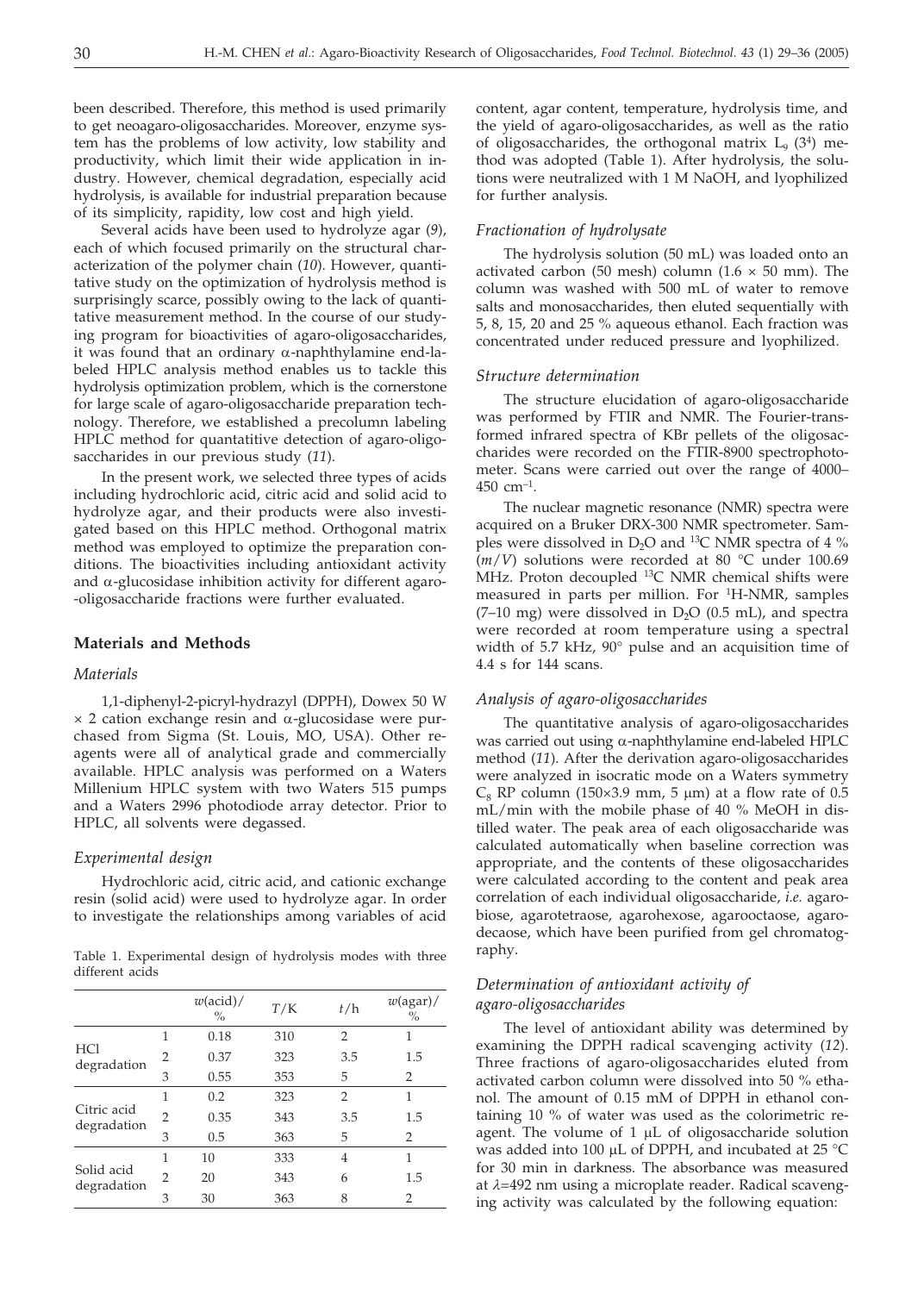inhibition ratio= $((A_{\text{Black}} - A_{\text{Test}})/A_{\text{Black}}) \cdot 100$  /1/

where:  $A_{\text{Blank}}$  is the absorption of blank sample ( $t=0$  min) and  $A_{Test}$  is the absorption of test sample ( $t=30$  min).

# *--Glucosidase assay*

Enzyme activity was assayed according to the method by Kwon (13). Briefly, yeast  $\alpha$ -glucosidase (50 µg/ mL) was dissolved in the 0.1 M phosphate buffer (pH= 7.2). The amount of 10 mM of nitrophenyl- $\alpha$ -D-glucopyranoside in the same buffer was used as a substrate solution. The reaction mixture contained  $40 \mu L$  of phosphate buffer, 20  $\mu$ L of enzyme solution and 20  $\mu$ L of sample containing different concentration of oligosaccharides. The mixture was incubated for 5 min at 37 °C, then the reaction was started by adding  $20 \mu L$  of substrate solution. After incubation for another 30 min at 37  $°C$ , 100 µL of 0.1 M glycine buffer (pH=10.4) were added to end the reaction. The absorbance at 410 nm was measured. The concentration showing 50 % inhibition  $(IC_{50})$  was determined from a plot of percent inhibition *vs* the concentration.

#### **Results and Discussion**

100

#### *The structure elucidation of acid hydrolyzed products*

To validate the HPLC method, the structure and degree of polymerization of agaro-oligosaccharides should be identified firstly. Therefore, FTIR and NMR were used to elucidate the structure information of agar hydrolysate. The FTIR spectra showed a well-defined peak at about 930  $\text{cm}^{-1}$  corresponding to 3,6-anhydrogalactose. There were no absorption bands around 1225 or  $817 \text{ cm}^{-1}$ , which indicated that no sulfate group existed in the hydrolysate (Fig. 1).

The composition and structural information of solid acid hydrolyzed fragments were further investigated by <sup>1</sup>H-NMR and <sup>13</sup>C-NMR spectroscopy. The typical deshielded <sup>1</sup>H-NMR and <sup>13</sup>C-NMR signals corresponding to the anomeric hydrogens and carbons were obtained and presented in Fig. 2. Assignments were based on the close similarity with literature values, and the interpretation of these signals was indicated in Table 2. The



**Fig. 1**. The FTIR spectrum of solid acid hydrolysate

Table 2. Chemical shift assignments for <sup>1</sup>H-NMR and <sup>13</sup>C-NMR spectra of agaro-oligosaccharides

| Unit   | Chemical shifts/ppm  |            |       |       |       |      |                               |
|--------|----------------------|------------|-------|-------|-------|------|-------------------------------|
|        | $C-1$                | $C-2$      | $C-3$ | $C-4$ | $C-5$ |      | C-6                           |
| Carbon | $G'$ nr <sup>a</sup> | 102.3 71.1 |       | 72.8  | 69.1  | 75.5 | 61.3                          |
|        | C <sub>p</sub>       | 102.0      | 70.6  | 82.3  | 68.7  | 74.9 | 61.2                          |
|        | A'nr                 | 98.2       | 70.3  | 79.7  | 77.1  | 75.2 | 69.4                          |
|        | $A^c$                | 98.2       | 69.9  | 79.7  | 77.0  | 75.1 | 69.4                          |
| Proton | G                    | 4.39       | 3.79  | 3.6   |       |      | 4.12 $3.55$ $3.63^d / 3.67^e$ |
|        | A                    | 4.97       | 3.96  | 4.37  | 4.48  | 4.4  | $3.84^{f}/4.06^{g}$           |

<sup>a</sup> nr refers to galactose residue close to the nonreducing end <sup>b</sup> G represents the O-linked  $\beta$ -D-galactopyranose

<sup>c</sup> A represents the 4-O-linked 3,6-anhydro- $\alpha$ -L-galactopyranose d A-6<sub>exo</sub> proton e A-6'<sub>endo</sub> proton f G-6 proton f G-6 proton f G-6 proton c

<sup>g</sup> G-6<sup>'</sup> proton

<sup>13</sup>C-NMR spectrum of an oligosaccharide is very consistent with those previously published for agarose series (*10*). It gives out twelve distinctive major anomeric carbon signals (G and A), which were expected for the major disaccharide repeat unit, and the signals (G'nr and A'nr) that belong to the residues towards the nonreducing end of the agaro-oligosaccharides. The presence of these signals indicates the presence of floridean starch in this fraction, because all of the signals illustrate the galactose ring structures present in seaweed galactans  $(14.15)$ . In addition, this <sup>13</sup>C-NMR spectrum presents a major difference compared with the neoagaro-oligosaccharides. Any signals for 3,6-anhydrogalactose at the nonreducing ending were not observed (*16*). As for the neoagarose series, the chemical shifts of carbons of unit  $G'$ -1 $\alpha$  and  $G'$ -1 $\beta$  were identical (92.4 and 96.4 ppm, respectively, with intensities in the ratio of 1:2). From these results, it is seen that the reaction product was a mixture of typical agaro-oligomers with galactose units at their reducing ends.

#### *Optimization of acid hydrolysis conditions*

In order to investigate the effect of various parameters, such as the concentration of acid, temperature, hydrolysis time, and the concentration of agar on the yield and ratio of oligosaccharides, a three-level four-factor design including 9 experimental runs for each acid was conducted to optimize these conditions. After the statistical analysis, the order of effect of all factors on the yield of oligosacharides and agarobiose could be determined by the magnitude order of R (Mix Dif). The results indicated that the temperature was the most significant factor. High temperature could promote the speed of hydrolysis, as well as increase the yield of oligosaccharides, while a further improvement of temperature would result in the oxidation of saccharides, and the amount of monosaccharide was also enhanced. In the same way, high concentration of acid accelerated the hydrolysis process, but also the degree of oxidation. Agar concentration is another important factor that affects the yield of agaro-oligosaccharides. High yield of oligosaccharides, especially of the high-DP-oligosaccharides,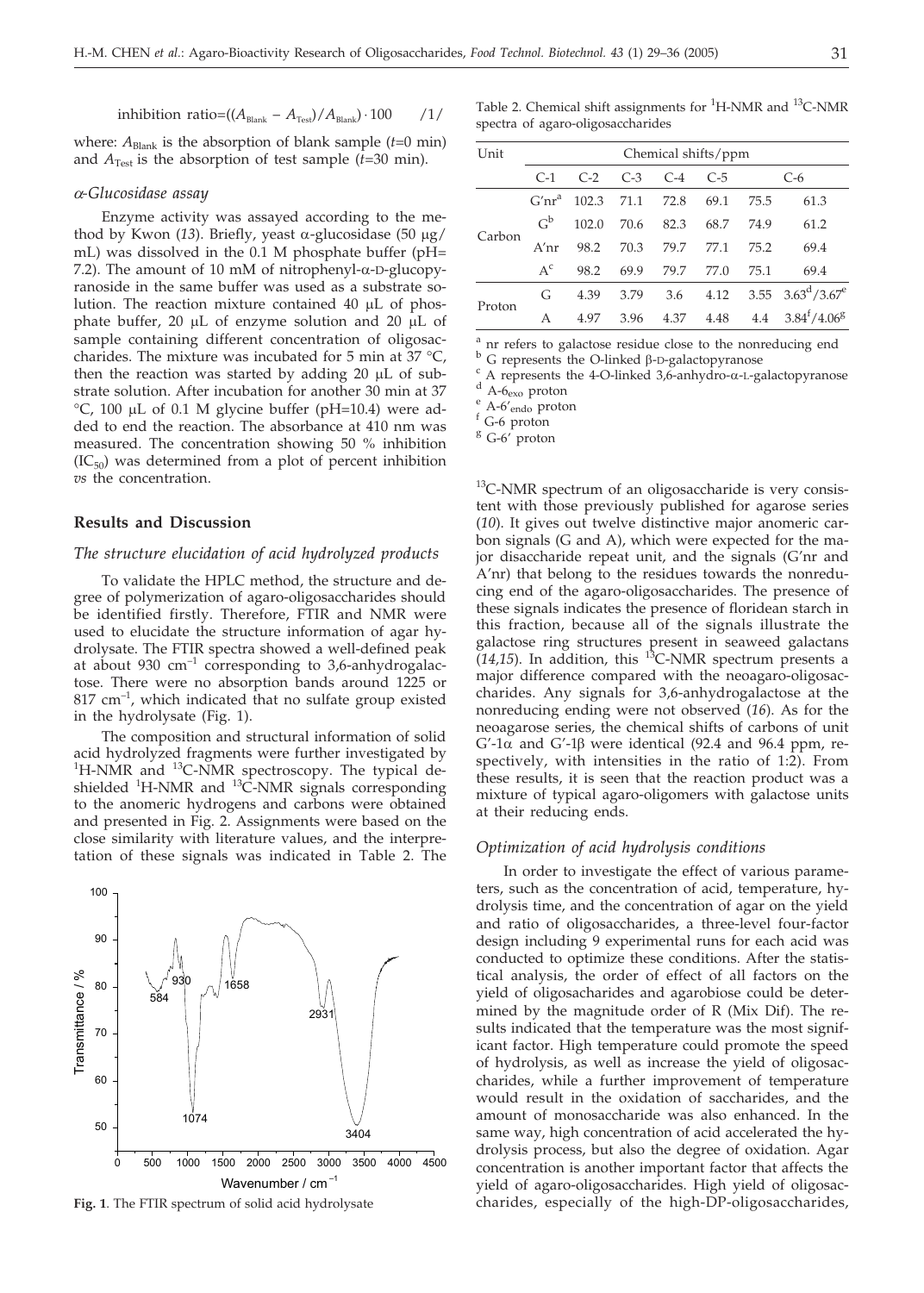

**Fig. 2.** <sup>1</sup> H-NMR and 13C-NMR spectra of solid acid hydrolysate. (**A**) <sup>1</sup> H-NMR spectrum; (**B**) 13C-NMR spectrum

such as octaose and decaose, could be obtained with 2  $%$  agar. Lower concentration of agar  $(1\%)$  reduced the yield of oligosaccharides, but the percentage of agarobiose was higher.

To optimize each factor, the intuitive analysis based on statistical calculation was carried out. Table 3 summarizes the optimal conditions of the three acid hydrolysis forms, as well as the results under these conditions. The maximum yield of agaro-oligosaccharides (70.6 %) was obtained under the optimal conditions of 70 °C, 10 % of solid acid, 2 % of agar for 8 h. In its products, the high-DP-oligosaccharides were the main saccharides (containing 43.35 % of octaose and decaose), while the content of agarobiose was low (22.66 %) (Fig. 3). Comparing the three degradation forms, HCl hydrolysis was the best way to obtain oligosaccharides with DP lower than 6. Under the conditions of 80 °C, 0.37 M HCl and 1 % of agar for 5 h, the maximum ratio of agarobiose was achieved at 65.43 %. To obtain the optimiza-

tion levels for agarotetraose and agarohexaose, the optimum conditions were 50 °C, 0.55 M HCl and 1.5 % of agar for 2 h. Citric acid was another acid used to hydrolyze agar. In our assay, a very small amount of oligosaccharides was detected by using this acid. Even under the optimal conditions, the yield of oligosaccharides was only 18.23 %. However, the highest ratio of agarooctaose and agarodecaose (80.25 %) was observed when citric acid was used.

After the hydrolysis, it is remarkable to observe a large quantity of salt in the products of HCl and citric acid degradation. Therefore, the use of these two acids will inevitably cause the problem of desalting, which is a disadvantage in a large scale preparation and in the subsequent bioactivity research. On the other hand, by using the solid acid degradation, the free proton linked to the cationic exchange resin is scarcely released into the solution during the reaction, so it avoids the procedure of neutralization and desalting. From the data in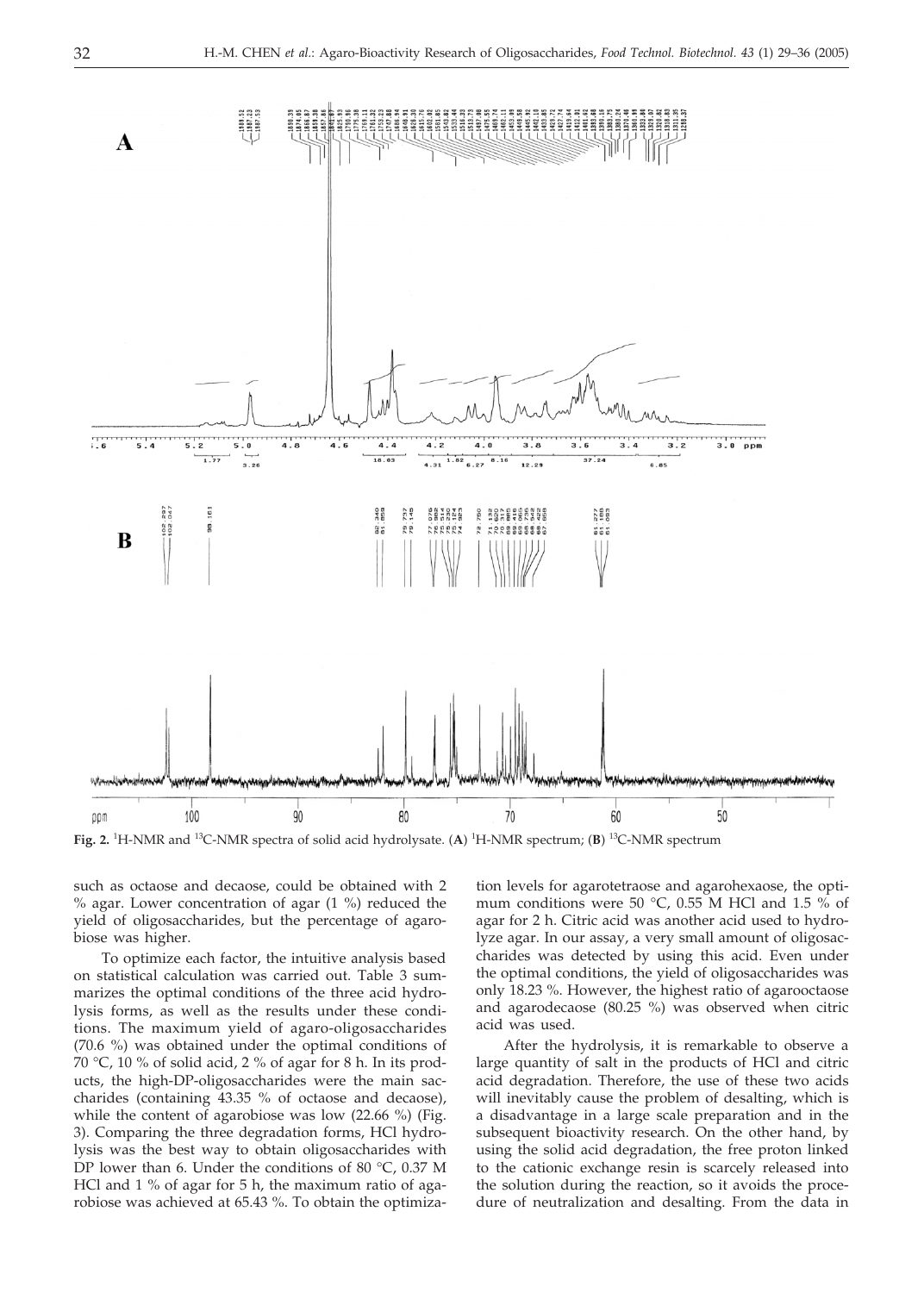

**Fig. 3.** HPLC separation of three kinds of hydrolysates degraded under optimal conditions for agaro-oligosaccharides. (**A**) Solid acid degradation (70 °C, 10 % of solid acid, 2 % of agar for 8 h). Peaks of oligosaccharides: 1, DP=16; 2, DP=14; 3, DP=12; 4, DP=10; 5, DP=8; 6, DP=6; 7, DP=4; 8, DP=2; 9, monosaccharide; 10,  $\alpha$ -naphthylamine; (B) Citric acid degradation (90 °C, 0.5 M citric acid, 2 % of agar for 3.5 h); (**C**) HCl degradation (80 °C, 0.37 M HCl, 2 % of agar for 5 h)

Table 3, it is indicated that under the conditions of 90 °C, 20 % of solid acid and 1 % of agar for 8 h, the yield of oligosaccharides and the ratio of agarobiose were all relatively high. In addition, under certain conditions, high yield and high purity of agarotetraose and agarohexaose could also be achieved. When these factors are combined, solid acid degradation was the optimal form for the preparation of agaro-oligosaccharides.

# *Fractionation of agaro-oligosaccharides by activated carbon column*

Although with the optimal conditions the maximum yield and highest content of agaro-oligosaccharides could be obtained, the compositions in the hydrolysate

were still complex. In order to improve the purity of oligosaccharides with different range of DPs, the hydrolysate needs to be fractionated further.

Activated carbon column has been used to isolate sugars since 1940s, the activated carbon column permits loading a large volume and high concentration of the sample without the disturbance of salt or other factors, which allows easy concentration and further fractionation. Therefore, it is suitable for the preparation of a large quantity of oligosaccharides with high purity. In our experiment, 5, 8, 10, 15, 20 and 25 % aqueous ethanol were used to elute the column, and the fractions were detected using HPLC method. As a result, agarobiose with high purity was present in the fractions eluted with 5 and 8 % ethanol (85.47 and 87.68 %); high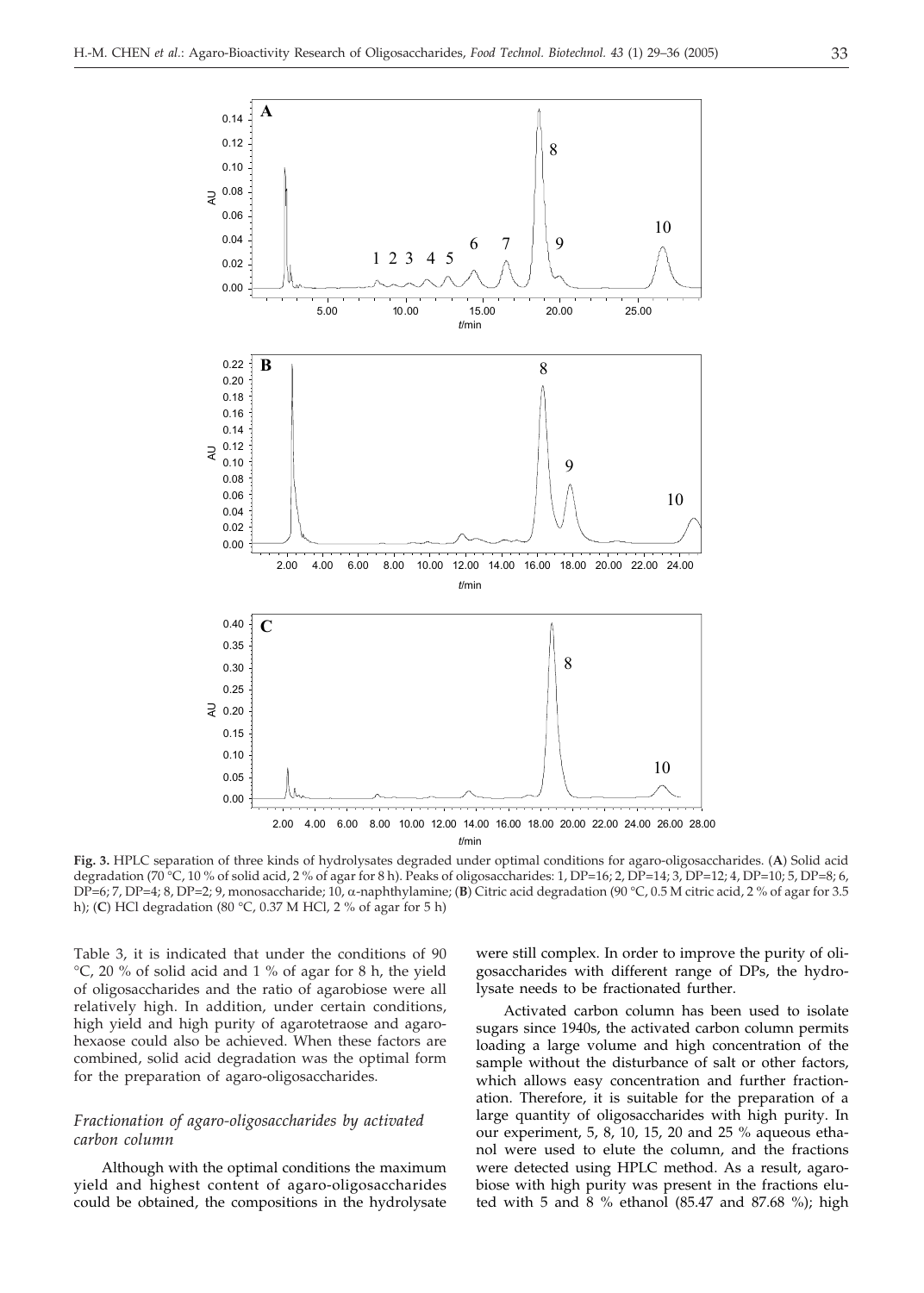|  |  |  |  |  |  |  | Table 3. Optimal hydrolysis conditions of three different acids and corresponding results |  |
|--|--|--|--|--|--|--|-------------------------------------------------------------------------------------------|--|
|--|--|--|--|--|--|--|-------------------------------------------------------------------------------------------|--|

| Acid           | Optimal conditions                                    | $w$ (agaro-oligo-<br>saccharide)/ % | $w(\text{agarobiose})/\%$ | $w$ (agarotetraose+<br>agarohexaose)/% | $w$ (agarooctaose+<br>agarodecaose)/% |
|----------------|-------------------------------------------------------|-------------------------------------|---------------------------|----------------------------------------|---------------------------------------|
| <b>HCl</b>     | 80 °C, HCl 0.37 M,<br>agar 2 % for 5 $h^a$            | 30.90                               | 63.54                     | 18.01                                  | 18.34                                 |
|                | 80 °C, HCl 0.37 M,<br>agar 1 % for 5 $h^b$            | 29.48                               | 65.43                     | 11.40                                  | 23.17                                 |
|                | 50 °C, HCl 0.55 M,<br>agar 1.5 % for 2 $h^c$          | 24.48                               | 25.30                     | 59.36                                  | 15.34                                 |
|                | 37 °C, HCl 0.18 M,<br>agar 1 % for 3.5 $h^d$          | 12.15                               | 5.27                      | 22.40                                  | 72.33                                 |
| Citric<br>acid | 90 °C, citric acid 0. 5 M,<br>agar 2 % for 3.5 h      | 18.23                               | 40.66                     | 29.67                                  | 28.66                                 |
|                | 90 °C, citric acid 0.35 M,<br>agar $1.5 \%$ for $2 h$ | 12.11                               | 41.96                     | 53.01                                  | 5.02                                  |
|                | 70 °C, citric acid 0.35 M,<br>agar 2 % for 5 h        | 10.12                               | 5.42                      | 44.98                                  | 49.60                                 |
|                | 50 °C, citric acid 0.5 M,<br>agar 1 % for 3.5 h       | 4.55                                | 3.52                      | 16.73                                  | 80.25                                 |
| Solid<br>acid  | 70 °C, solid acid 10 %,<br>agar 2 % for 8 h           | 70.6                                | 22.66                     | 33.99                                  | 43.35                                 |
|                | 90 °C, solid acid 20 %,<br>agar 1 % for 8 h           | 33.2                                | 57.80                     | 34.87                                  | 7.33                                  |
|                | 90 °C, solid acid 10 %,<br>agar $1\%$ for 6 h         | 36.58                               | 27.26                     | 42.53                                  | 30.21                                 |
|                | 60 °C, solid acid 10 %,<br>agar 2 % for 6 h           | 15.3                                | 3.21                      | 22.78                                  | 74.01                                 |

 $\alpha$  Optimal conditions for the yield of agaro-oligosaccharides b Optimal conditions for agarobiose c Optimal conditions for agarotetraose and agarohexaose

<sup>d</sup> Optimal conditions for agarooctaose and agarodecaose

percentage of agarotetraose and agarohexaose (59.87 and 49.71 %) present in 10 and 15 % ethanol-eluted fraction; 56.67 % of agarooctaose and agarodecaose present in 25 % ethanol-eluted fraction (Table 4). The result illustrated that oligosaccharides with different DPs could be fractionated effectively by activated carbon. Here, we used the fractions eluted by 8, 15 and 25 % ethanol for the following bioactivity assays.

Table 4. Effect of elution conditions on the composition of agaro-oligosaccharides

| $\varphi$ (ethanol<br>in<br>$elution$ /<br>$\%$ | $w$ (agaro-<br>biose)/<br>$\frac{0}{0}$ | $w$ (agaro-<br>tetraose and<br>agarohexaose)/<br>$\%$ | $w$ (agaro-<br>octaose and<br>agarodecaose)/<br>$\frac{0}{0}$ |
|-------------------------------------------------|-----------------------------------------|-------------------------------------------------------|---------------------------------------------------------------|
| 5                                               | 85.47                                   | 8.11                                                  | 6.42                                                          |
| 8                                               | 87.68                                   | 1.9                                                   | 10.42                                                         |
| 10                                              | 20.83                                   | 59.87                                                 | 19.29                                                         |
| 15                                              | 39.82                                   | 49.71                                                 | 10.46                                                         |
| 20                                              | 14.30                                   | 43.28                                                 | 42.42                                                         |
| 25                                              | 10.19                                   | 33.14                                                 | 56.67                                                         |

#### *Antioxidant activity*

Antioxidant compound is proved to be prospective and useful to prevent and treat the diseases with oxidative stress involvement such as liver injury, artherosclerosis, diabetes, and aging process (*17,18*). Agaro-oligosaccharides have been reported to display antioxidant effects, such as inhibiting the production of lipid peroxide radicals and inhibiting the production of NO. In this assay, we investigated the antioxidant activity of agaro- -oligosaccharides with different ranges of DPs by DPPH method. DPPH scavenging activity is easy-use *in vitro* assay to assess the activity of various antioxidants through proton donation mechanism (*19*). It is indicated that  $15\%$  ethanol-eluted fraction, which contains high percentage of agarotetraose and agarohexaose (49.71 %) exhibited highest DPPH scavenging activity  $(IC_{50}=2.85)$ mg/mL), followed by 8 % fraction whose  $IC_{50}$  was 3.32 mg/mL, in which agarobiose was the primary component (87.68 %). The fraction containing 56.67 % of agarooctaose and agarodecaose showed lowest scavenging activity, and its  $IC_{50}$  was 4.93 mg/mL (Fig. 4).

# *--Glucosidase inhibitory activity*

Agar has been used as functional dietary fiber for diabetics in the health food market because of its non- -nutritive nature. Nevertheless, its  $\alpha$ -glucosidase inhibitory ability should also be considered for retarding the carbohydrate digestion. Some inhibitors with pseudosaccharide structure including acarbose and 1-deoxynojirimycin have been used very successfully in controlling diseases such as diabetes, obesity or hyperlipemia (*20*). In the course of our research program for bioactivities of agaro-oligosaccharides, we also investigated the  $\alpha$ -glu-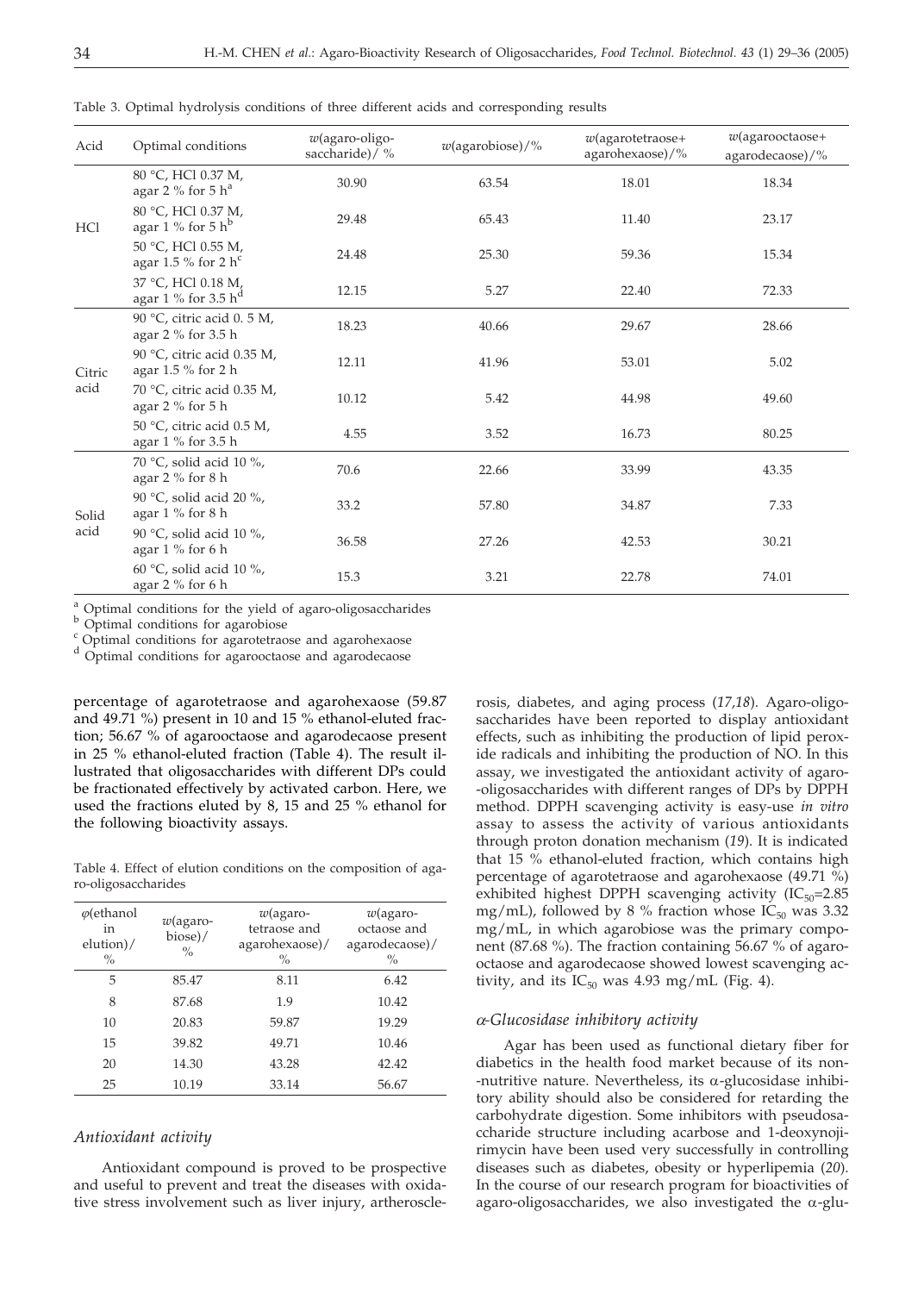

**Fig. 4.** Effect of three fractions eluted from activated carbon column on the DPPH scavenging activity

cosidase inhibition activity of the three fractions. As a result, the 8 % ethanol-eluted fraction showed the highest activity in the three samples ( $IC_{50}$ =8.84 mg/mL). The 15 % ethanol-eluted fraction also had inhibitory ability  $(IC_{50}=14.05 \text{ mg/mL})$ , while low activity was observed for the fraction containing 56.67 % of high-DP-oligosaccharides, and its  $IC_{50}$  was greater than 40 mg/mL (Fig. 5).



Fig. 5. Dose dependent inhibition of  $\alpha$ -glucosidase by three fractions eluted from activated carbon column

Theoretically, a potential  $\alpha$ -glucosidase inhibitor will always be a substrate analog which can mimic the transition state formed during the catalysis (*21*). In our assay, agarobiose showed high inhibitory activity. It may be possible that this disaccharide is a maltose structural analog. However, with the increase of DPs, it is much more difficult for oligosaccharides to bind with the  $\alpha$ -glucosidase.

# **Conclusion**

Since the discovery of multiple bioactivities for agaro-oligosaccharides, an optimal condition for the preparation of the oligosaccharides has been necessary. In this work, an orthogonal design was used to optimize the hydrolysis conditions. The result indicated that solid acid hydrolysis was the optimal form to obtain agaro- -oligosaccharides. The crude hydrolysate could further be purified by activated carbon column. The antioxidant and  $\alpha$ -glucosidase inhibition assay indicated that the bioactivities were relative to the DP of oligosaccharides. Agarobiose possessed good  $\alpha$ -glucosidase inhibitory activity, while agarotetraose and agarohexaose could scavenge the DPPH effectively.

#### *Acknowledgements*

This work was supported by grants from China Key Medicine Project (2003AA2Z3511), China Key Basic Research Project (G19992004), and Zhejiang Provincial Science and Technology Project (2003C23030).

#### **References**

- *1.* M. Lahaye, W. Yaphe, 13C-NMR spectroscopic investigation of methylated and charged agarose oligosaccharides and polysaccharides, *Carbohydr. Res. 190* (1989) 249–265.
- *2.* T. Enoki, H. Sagawa, T. Tominaga, E. Nishiyama, N. Koyama, T. Sakai, F.G. Yu, K. Ikai, I. Kato, *Drugs, foods or drinks with the use of algae-derived physiologically active substances. US Patent 0105029 A1* (2003).
- *3.* F. Weinberger, C. Richard, B. Kloareg, Y. Kashman, H.G. Hoppe, M. Friedlander, Structure-activity relationships of oligoagar elicitors towards *Gracilaria conferta* (Rhodophyta), *J. Phycol. 37* (2001) 418–426.
- *4.* J.H. Erasmus, P.A. Cook, V.E. Coyne, The role of bacteria in the digestion of seaweed by the abalone *Haliotis midae*, *Aquaculture*, *137* (1983) 149–154.
- *5.* C.Y. Lii, C.H. Chen, A.I. Yeh, V.M.F. Lai, Preliminary study on the degradation kinetics of agarose and carrageenans by ultrasound, *Food Hydrocolloids, 13* (1999) 477–481.
- *6.* A. Karlsson, S.K. Singh, Acid hydrolysis of sulphated polysaccharides. Desulphation and the effect on molecular mass, *Carbohydr. Polym. 38* (1999) 7–15.
- *7.* C. Stephen, Oxidative scission of plant cell wall polysaccharides by ascorbate-induced hydroxyl radicals, *Biochem. J. 332* (1998) 507–515.
- *8.* P. Potin, C. Richard, C. Rochas, B. Kloareg, Purification and characterization of the alpha-agarase from *Alteromonas agarlyticus* (Cataldi) comb. nov., strain GJ1B, *Eur. J. Biochem. 214* (1993) 599–607.
- *9.* H.M. Chen, X.J. Yan, L. Zheng, W.W. Zhang, W. Lin, Preparation of agarose oligosaccharides, *J. ZhengZhou Inst. Technol. 24* (2003) 41–44.
- *10.* C. Rochas, P. Potin, B. Kloareg, NMR spectroscopic investigation of agarose oligomers produced by a α-agarase, *Carbohydr. Res. 253* (1994) 69–77.
- *11.* H.M. Chen, L. Zheng, W. Lin, X.J. Yan, Product monitoring and quantitation of oligosaccharides composition in agar hydrolysates by precolumn labeling HPLC, *Talanta, 64* (2004) 773–777.
- *12.* J.H. Moon, J. Terao, Antioxidant activity of caffeic acid and dihydrocaffeic acid in lard and human low-density lipoprotein, *J. Agric. Food Chem. 45* (1997) 5062–5065.
- *13.* O.S. Kwon, S.H. Park, B.S. Yun, Y.R. Pyun, C.J. Kim, Cyclo (dehydroala-L-Leu), an α-glucosidase inhibitor from *Penicillium* sp. F 70614, *J. Antibiot. 53* (2000) 954–958.
- *14.* M.H. Ji, Chemical and 13C-NMR spectroscopic analysis of agars from three Rhodophytes, *Oceanol. et Limnol. Sinica, 17* (1986) 186–195.
- *15.* G.K. Hamer, S.S. Bhattacharjee, W. Yaphe, Analysis of the enzymic hydrolysis products of agarose by <sup>13</sup>C-NMR spectroscopy, *Carbohydr. Res. 54* (1977) C7–C10.
- *16.* L.M. Morrice, M.W. Mclean, W.F. Long, F.B. Williamson, --Agarases I and II from *Pseudomonas atlantica*, *Eur. J. Biochem. 137* (1983) 149–154.
- *17.* D. Loven, H. Schedl, H. Wilson, T.T. Daabees, L.D. Stegink, M. Diekus, L. Oberley, Effect of insulin and oral glutathione on glutathione levels and superoxide dismutase activities in organs of rats with streptozocin-induced diabetes, *Diabetes*, *35* (1986) 503–507.